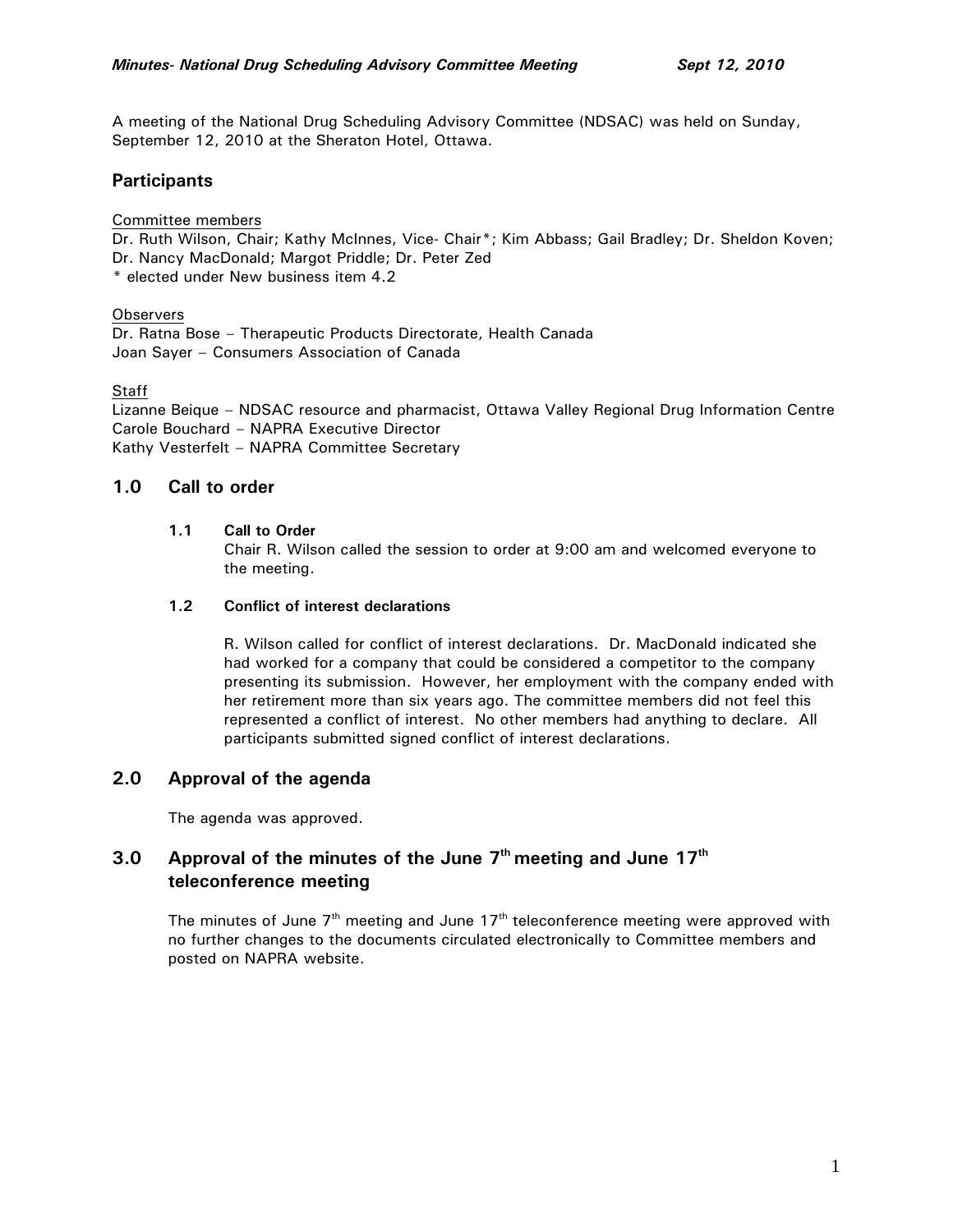### **4.0 New business**

#### **4.1** Update on Membership

K. Vesterfelt informed the Committee that members, K. Abbass, K. McInnes and P. Zed had completed their first term on the Committee in August 2010 and all expressed interest in continuing their work on the NDSAC. The NAPRA Executive Committee re-appointed all of them for a second three year term to the NDSAC.

A recruitment drive was initiated in late April 2010 to replace outgoing NDSAC member, M. Priddle, whose term on the Committee was coming to an end. A wide range of stakeholders were invited to submit nominations for an individual with expertise in drug utilization. Following a review of the candidates, the NAPRA executive Committee appointed Dr. Carlo Marra to the NDSAC. Dr. Marra's term on the NDSAC will begin October 1st, 2010.

R. Wilson asked the members to review their Committee members' brief biographies that are posted on the NAPRA website and send any updated information to the attention of NAPRA which will be reflected on the website.

**4.2** Election of NDSAC Vice-Chair

Chair R. Wilson facilitated the process and asked for nominations from members for the Vice-Chair. It was strongly suggested that members in their first term consider running for the Vice-Chair position. K. McInnes, who was nominated for the position and elected by consensus by the members, accepted the position of NDSAC Vice-Chair.

C. Bouchard will report to the Executive Committee the results of the election.

**4.3** NDSAC meeting schedule for 2011

The following dates which had been previously circulated to the members, were tentatively selected for NDSAC meetings in 2011:

March 6-7, 2011 June 12-13, 2011 September 11-12, 2011 December 4-5, 2011.

### **4.4** NAPRA activities

C. Bouchard made a presentation to the Committee which provided an overview of NAPRA, its organizational structure, vision and mandate, services and initiatives and relationships with pharmacies and pharmacists. The presentation outlined the numerous ongoing activities at NAPRA, accomplishments particularly over the last few years and shared with the members, key priorities for the organization for 2010. Of particular interest for the Committee was the priority identified to initiate the National Drug Schedules Review. While some of the work will commence in the late fall of 2010, the review will continue over the course of the next few years.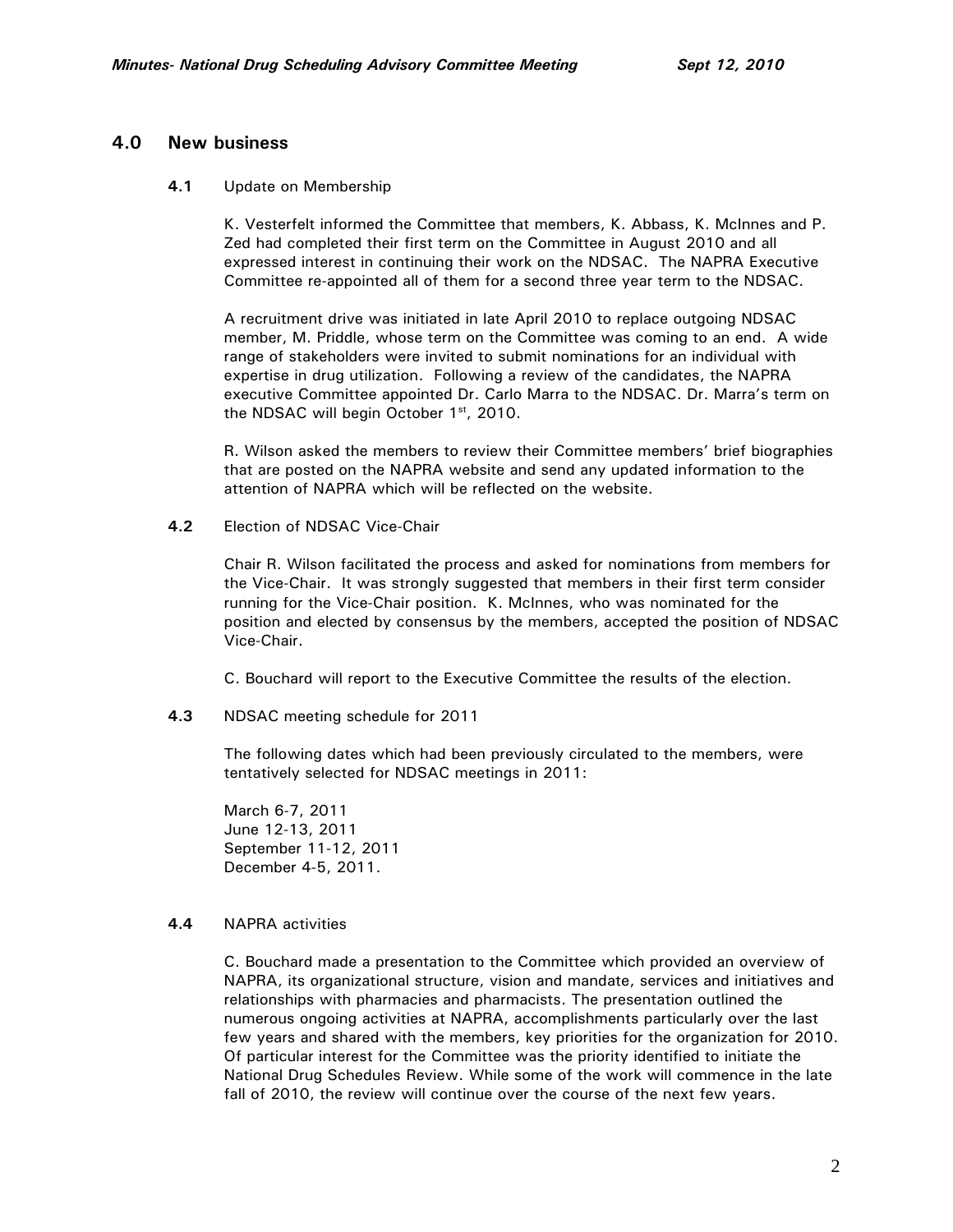**4.5** Request for a change in scheduling status of naproxen sodium 220 mg per tablet to Unscheduled.

The Committee was informed that no Interested Parties status was granted for this meeting. Comments were received in writing from six Individuals, companies or organizations through the alternate method of participation. There were four letters supporting the requested scheduling change and two letters that did not indicate support for the requested scheduling change. This information, including additional information provided with the letters was made available to the Committee members.

At 11.00 a.m. K. Vesterfelt introduced representatives from Bayer Consumer Care; Leonard Baum, Vice-President, Regulatory Affairs- North America, Dr. Shirley Chen, Director, Global Medical Affairs, and Joseph Chan, Regulatory Affairs Manager-Canada. The Committee members then introduced themselves.

Mr. Baum made a presentation to the Committee regarding the request for unscheduled status for naproxen sodium 220 mg per tablet for all package (count) sizes. The presentation was followed by a period of questions and answers with Committee members.

The Committee reviewed and discussed the submission previously provided by the applicant and their presentation.

In the NDSAC deliberations following the formal presentation and discussion, it was noted by the Committee members that information on the experience of this product as an OTC in the Canadian market is still very limited. There was concern expressed by Committee members that consumers may be confused over how to use this product appropriately and some consumers may be using the product in larger than recommended doses for unapproved indications. The Committee noted that the applicant's submission did not include consumer usage studies. In the absence of this information in the submission, it was difficult for Committee members to make an assessment of the level of consumer understanding of the proper use of this product. The Committee members asked if the sponsor had conducted consumer usage studies for this product in Canada and were told they had not done any for this product.

It was also noted by Committee members that the data supplied by the sponsor suggested that there might be lower incidence of reported adverse events in Canada than reported globally. While the company offered that this might be related to higher approved dosages elsewhere, this could not be necessarily concluded from the data presented. A Committee member made the suggestion that the lower incidence in Canada might be reflective of the restriction of the sale of this product to a pharmacy with the availability of pharmacist for consultation. Both of the opinions expressed were speculative.

It was noted that there were concerns around the labeling of this product. Members expressed their concerns that the language used in the package insert to describe drug interactions and contraindications is too complex for the average consumer to understand and may make it difficult to make an informed decision for self selection of this product. Further, this important information was not found on the outer container or box and could not be accessed until after the product had been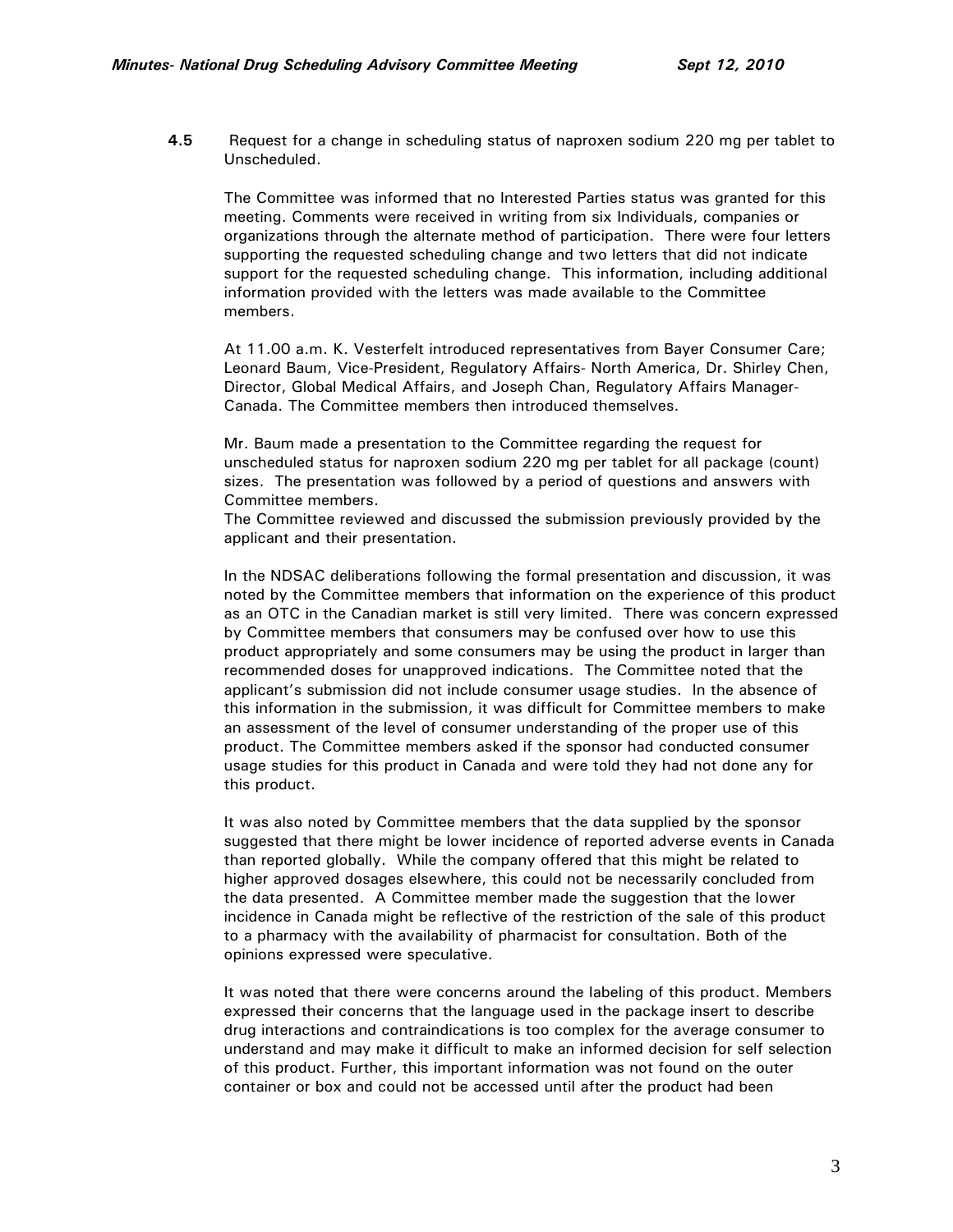purchased. There was considerable discussion around the large package sizes available for this product.

The Chair then led the Committee through a review of the current applicability of this drug product to all scheduling factors. The approach taken was to apply the scheduling factors to the product based on the current NDS scheduling status. It was agreed that scheduling factors#1-4, #1-6,#II-2, #II-9, #II-10 #III-2, #III-3 and #III-5 were applicable for package sizes greater than 6,600 mg; scheduling factors #1-4, #1-6 and #II-10 applied to packages sizes less than 6,600 mg.

It was moved by P. Zed, seconded by M. Priddle that Naproxen sodium 220 mg per tablet (when sold in products labeled with a recommended maximum daily dose of 440 mg, and in package sizes of up to 6,600 mg) be granted unscheduled status

and

Naproxen sodium 220 mg per tablet (when sold in products labeled with a recommended maximum daily dose of 440 mg, and in package sizes exceeding 6,600 mg) remains in Schedule II.

#### **Motion carried**.

To be reported to NAPRA Executive Committee.

The Committee wished to communicate to NAPRA their concerns regarding current Health Canada product labeling standards for OTC analgesics and recommends drawing Health Canada's attention particularly around the language used on the product labeling. It is important to use simple language for contraindications and use common drug names rather than drug classes when describing drug interactions. The information has to be more explicit to enable a consumer to make an informed decision for self selection.

Finally, the Committee expressed concern regarding the current NDSscheduling of ibuprofen, particularly noting there are no limitations on conditions of sale based on package size. The Committee would be interested in revisiting the information on ibuprofen. In the context of a review of any NSAID, the Committee believes that consumer usage studies, particularly focussing on issues that may pertain to large package size, are necessary and should be made available by sponsors.

### **5.0 Business arising from previous meeting**

5.1 Guidelines for Scheduling Status Submissions.

K.Vesterfelt reported that no further work had been done on this project but the guidelines would be re-examined during the forthcoming National Drug Schedule review. R. Wilson suggested that a brain storming session at a future NDSAC meeting on critical elements that are necessary in a manufacturer's submission for a scheduling status review be conducted.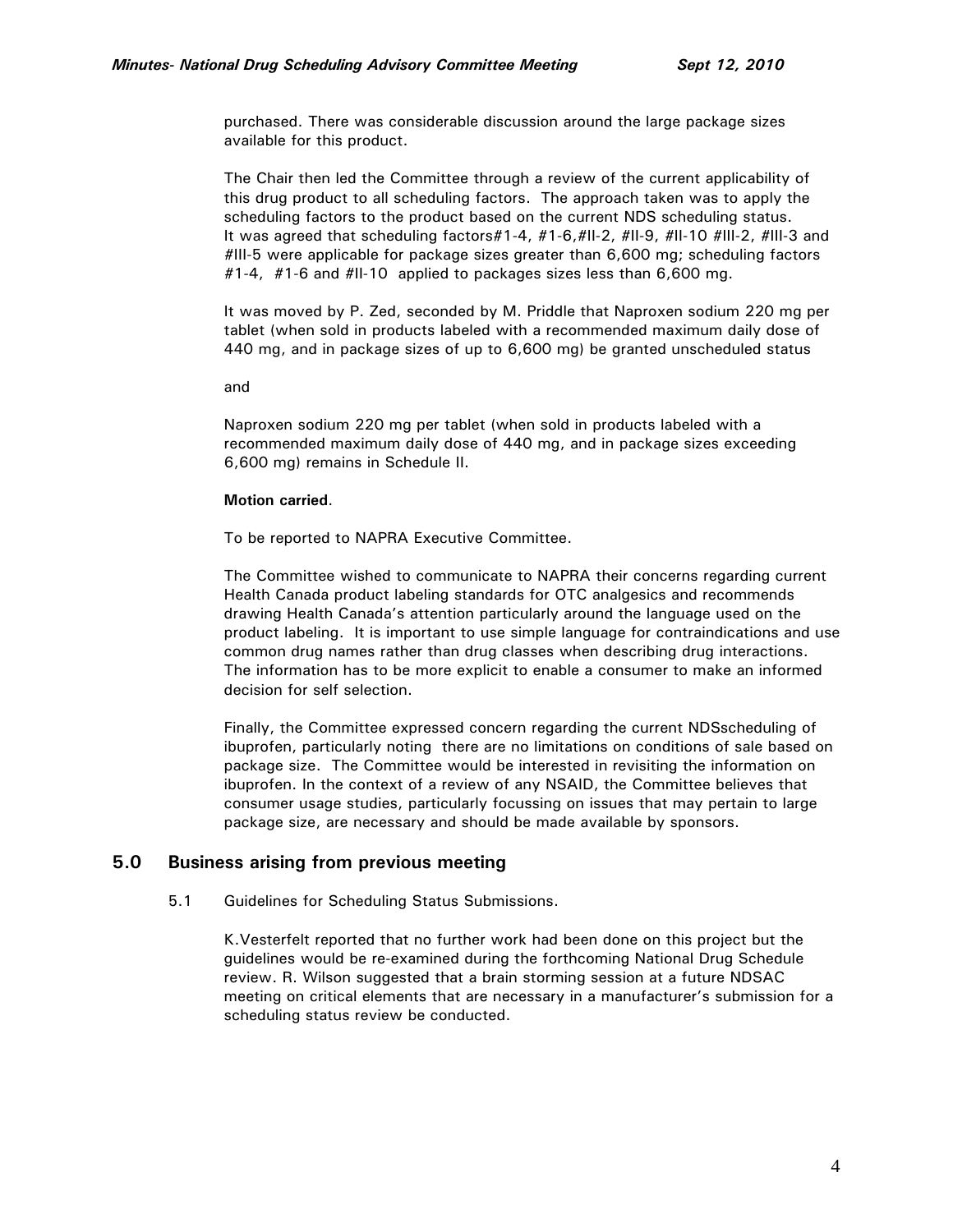### 5.2 Comparative OTC Scheduling Structure from other Jurisdictions.

K.Vesterfelt reported that no further work had been done on this project. The members noted that this had been discussed in the past and at minimum, OTC scheduling comparisons from OECD (Organizations for Economic Cooperation and Development) countries should be included in manufacturer's submissions.

# **6.0 Updates**

6.1 Natural Health Products Regulation update

C Bouchard informed the Committee the Natural Health Products Unprocessed Licence Application Regulation had come into effect August 4, 2010, allowing natural health products that have been issued an exemption number, to be sold on the Canadian market. NAPRA has updated its Position Statement regarding the sale of non-approved marketed health products to include this group of natural health products.

6.2 Update on Influenza vaccines

C. Bouchard informed the Committee of a question regarding the National Drug Schedule placement of a new influenza vaccine that received its NOC from Health Canada in the summer of 2010.

After a series of discussions with NAPRA Executive Committee, a decision was taken to interpret the NDS Schedule II entry for Influenza vaccines to include all influenza vaccines at this time. This issue highlights the need to bring more clarity for some substances listed in the NDS and will be further addressed when a comprehensive review of the NDS model is undertaken over the next few years.

# **7.0 For Information**

7.1 TPD update

Dr. R. Bose informed the Committee that Health Canada continues to monitor the activities of the United States and other regulatory agencies regarding acetaminophen. The information gathered will be assessed in a Canadian context, after which Health Canada may consider whether regulatory amendments would be required.

Dr. R. Bose indicated the transition to a Natural Product Number (NPN) for natural health products currently with a Drug Identification Number (DIN) continues to proceed well and most products are converted to NPNs.

Dr. R. Bose shared with the Committee that the consultation process on the 'Interim Policy Statement on Health Canada's Working Definition for Nanomaterials' is now closed. Comments and suggestions received during this consultation period are being considered and Health Canada will make available information to further clarify the use of this policy statement.